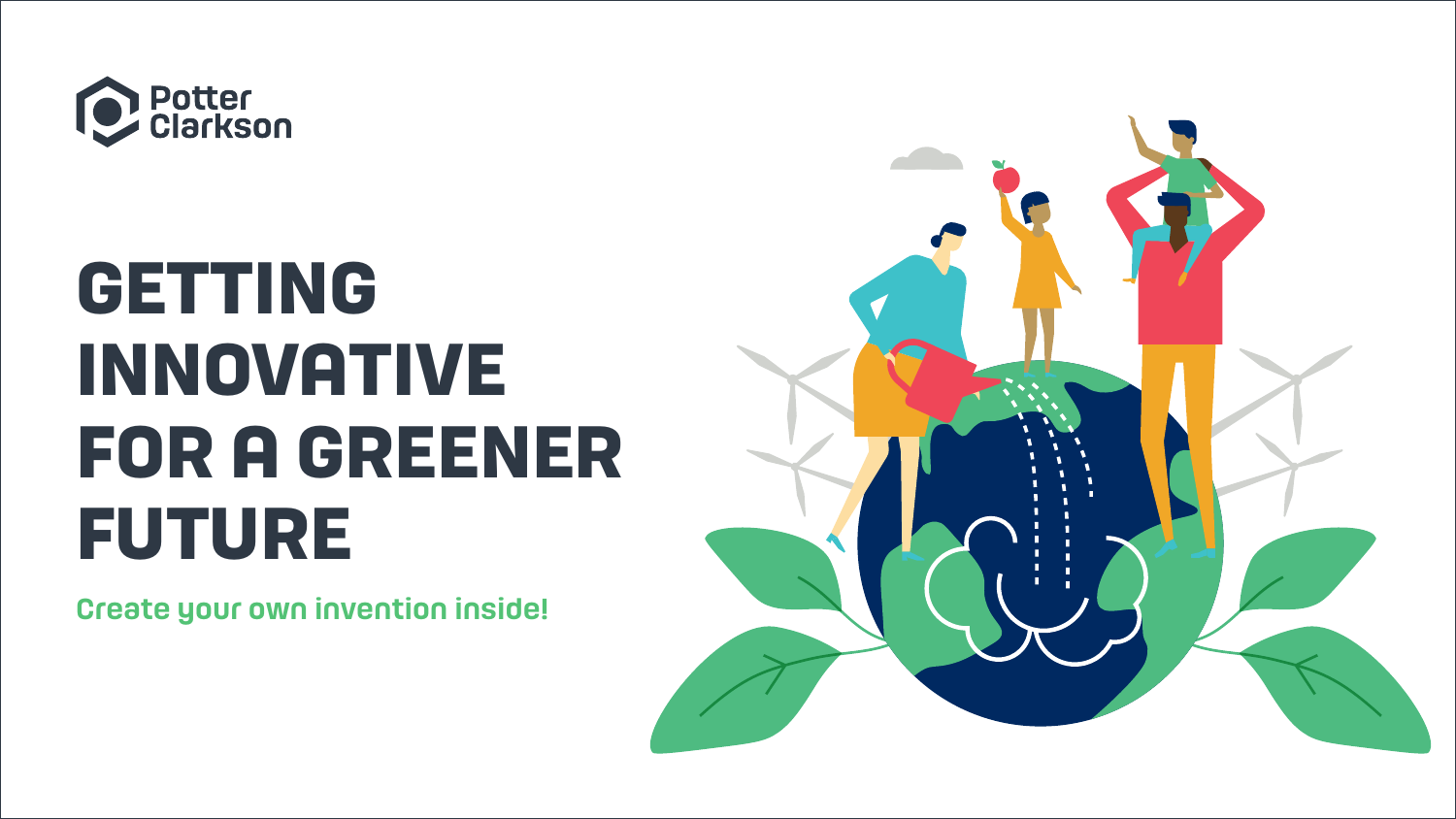## Our planet needs

our help! Creating a path to protecting our planet is a top priority today, so this year we're focussing on innovations for a greener future. This is our common challenge, and everyone can play their part in making our planet a better place to live. With that in mind, we have filled this book with simple ways you can get involved too! There are so many people doing amazing things to protect our planet. These are ordinary people whose stories inspire us all to make a difference, and that's why we've included them here. Read on to hear stories of the young and brilliant inventors who are protecting planet earth. Then finally, be prepared to add your own invention to this book…you are the future, and you are our planet's hope! Perhaps you will be among the next characters who make an extraordinary impact, helping to protect the earth and all the other wonderful forms of life. On World Intellectual Property Day 2020, let us explore new ideas and ways of doing things as we work towards a green future together. Why? Because our tomorrow will be built on the choices we make today. This planet is our home… let's take

better care of it together!

## **Happy World IP Day 2020!**

### …Happy World What?! W

Every 26 April, we celebrate World Intellectual Property Day! It's a day to applaud creations, inventions, designs and ideas, along with all the people who came up with them.

#### **What is intellectual property (IP)?**

Intellectual property (IP) is any creation of the mind: inventions, books, artwork, designs, ideas!

IP rights make sure that the people who have these ideas are recognised for them, and no one else can pretend that they had the idea first.

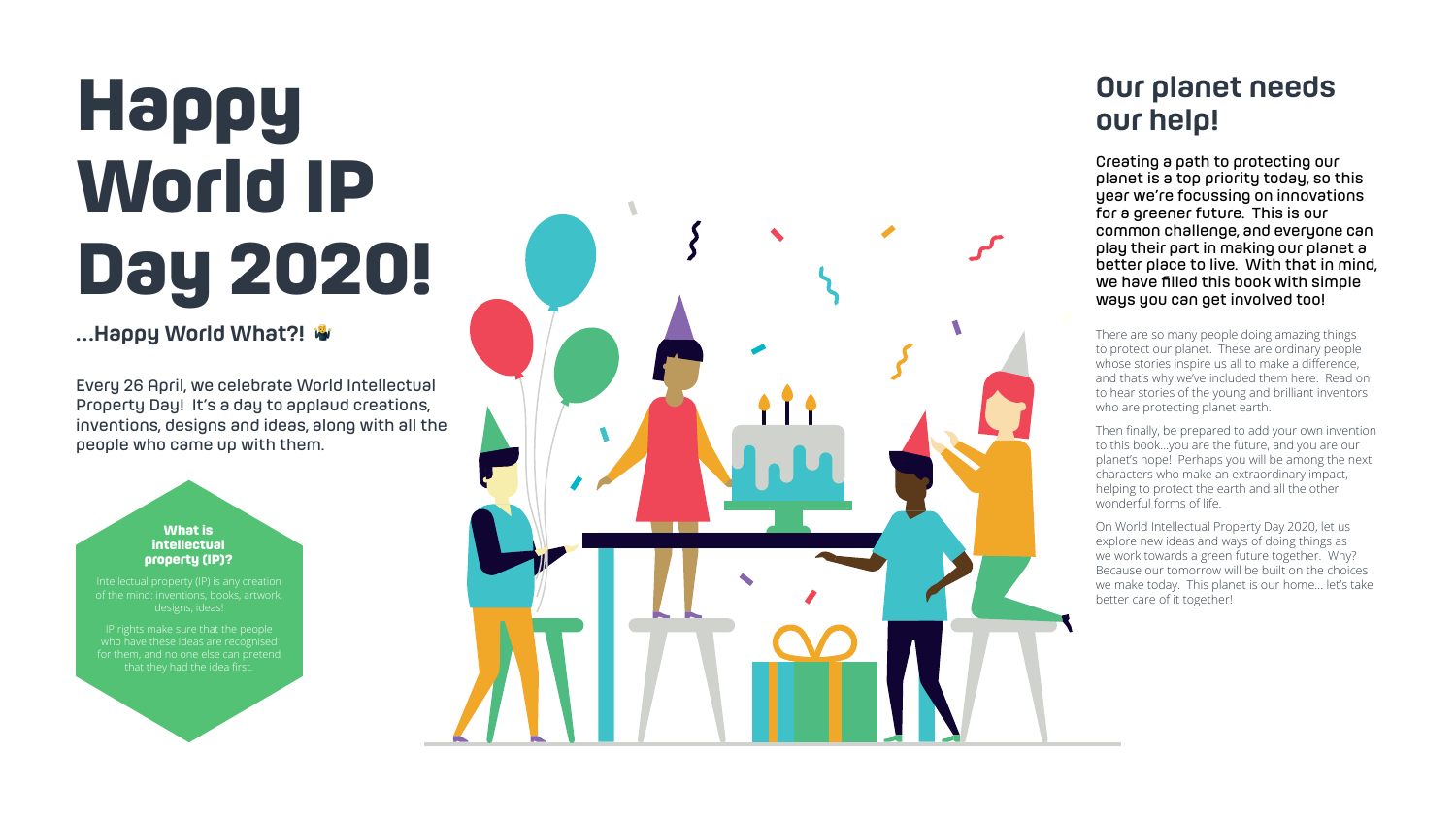Have you heard that our world is changing? That some places are getting unusually hot while others are getting unusually cold? Overall, the earth's climate is getting warmer and warmer. This is known as **global warming**.

The climate of our planet has changed before, but this time it's because of people. We are causing these changes, and they're happening on a bigger scale and faster than ever before.

Scientists all agree that the earth's rising temperature is down to human activity. When we burn coal, oil and gas (fossil fuels) to produce energy and electricity, **greenhouse gases (GHGs)** are released into the atmosphere. GHG's help to keep our planet warm, but when there are too many, they trap too much heat from sunlight. **Carbon dioxide**, in particular, is trapping more and more heat, and it is this that is making the world warm up.

The big problem with these changes in climate is that they can lead to natural disasters, like stronger storms, droughts and floods. Climate change is also melting the earth's polar ice and causing sea levels to rise. All this can damage the places that people, animals and plants call home.





In one word, our planet's problem is *us*.

We are catching too many fish in the oceans, chopping down the world's forests, changing the climate and polluting the air and water. Why? Because we must feed the billions of people who live on earth.

# **What's our planet's problem?!**

### Climate change

### Climate is the normal weather of an area over a long period of time.

#### Greenhouse Gases (GHGs)

GHGs are all around us, in the air and up in the sky. They keep heat from sunlight closer to earth, warming it so that living things can survive.

Water vapor (H<sub>2</sub>O), carbon dioxide (CO<sub>2</sub>), methane (CH<sub>4</sub>), nitrogen oxides (NO<sub>x</sub>), dinitrogen oxide (N<sub>2</sub>O), and ozone (O<sub>3</sub>) are all GHGs.

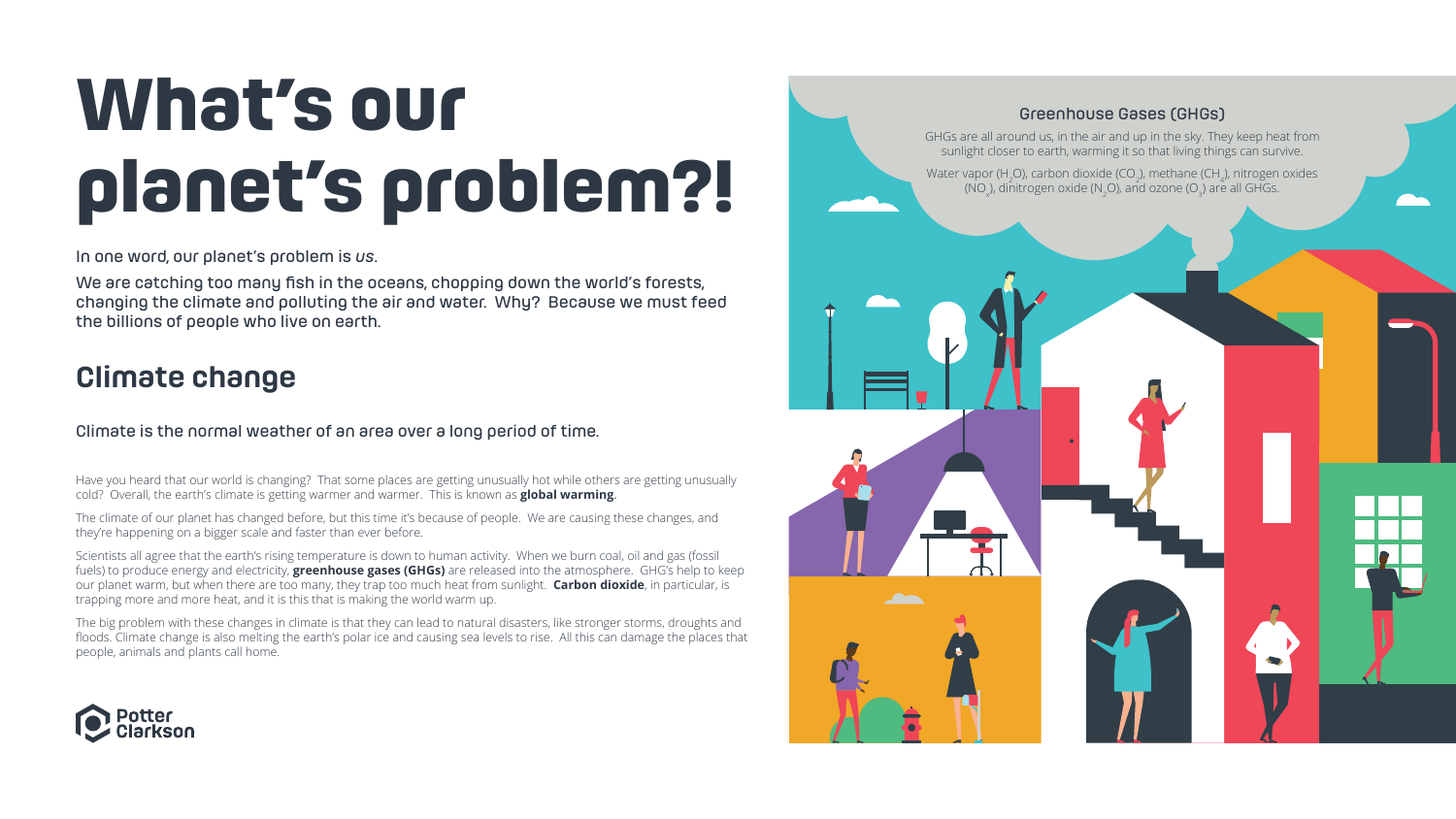## **Natural resources**

#### Natural resources are useful things that come from nature, such as water, rocks, forests and animals.





We have used natural resources for thousands of years to produce the things we need, like clothes or food, because the earth can replace them. It can take a long time, but more trees will grow, and more animals will be born. So, what's the problem?

The <u>Organisation for Economic Co-operation & Development (OECD)<sup>1</sup> carried out a study into the use of the earth's</u> resources. They found that every year, 62 billion tonnes of resources are removed. That's ten tonnes for every person alive today! Imagine the weight of around two elephants in wood, fossil and biomass fuels, minerals and metals used for every person, every year.

Well, there's more than just one problem. Firstly, the ways in which we use the earth's resources are often bad for the environment, producing waste and gas emissions. And secondly, the planet simply cannot keep up with how fast we are using up its resources!

1: www.edie.net/news/5/20-of-Earths-natural-resource-use-goes-to-waste/23607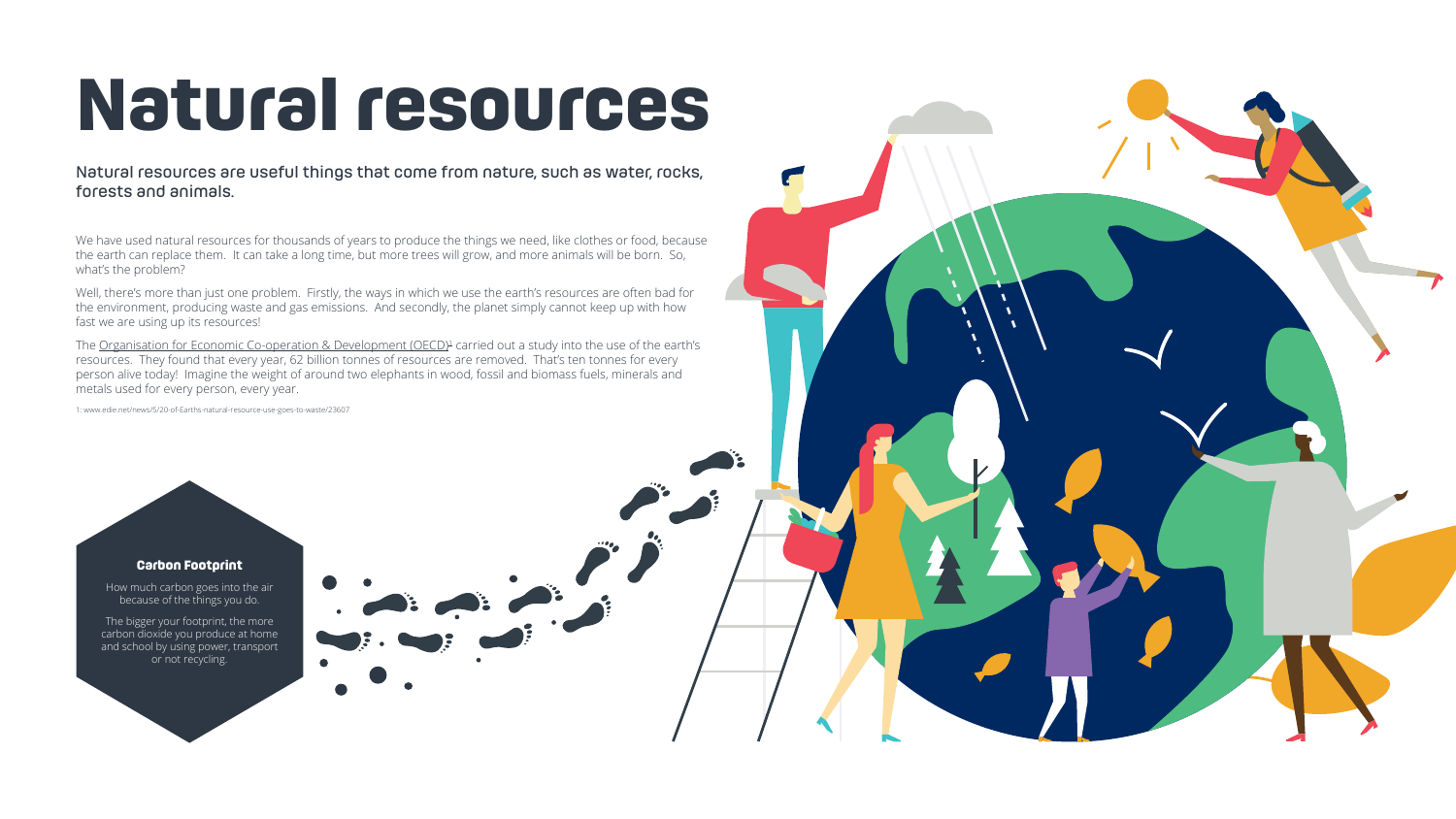Innovations are making a big difference in helping us safeguard our planet. New inventions, new ideas, and new ways of doing things are all helping us to reduce, reuse and recycle!



New technologies are being developed, such as hybrid and electric cars that emit far fewer GHGs.



More people are choosing to cycle or take public transport, helping to reduce their carbon footprints.



Countries around the world are working together to slow down climate change.



People are starting to use more clean energy, such as hydropower, or wind, solar and geothermal energy. Clean energy releases little to no GHGs and is renewable by nature, so it will not run out!







Shops no longer hand out free plastic carrier bags. Reusable shopping bags make a huge difference in reducing how much we consume!



Businesses are creating and using products that can be recycled or decompose easily, like paper straws and compostable forks.



## **What are people doing to help?**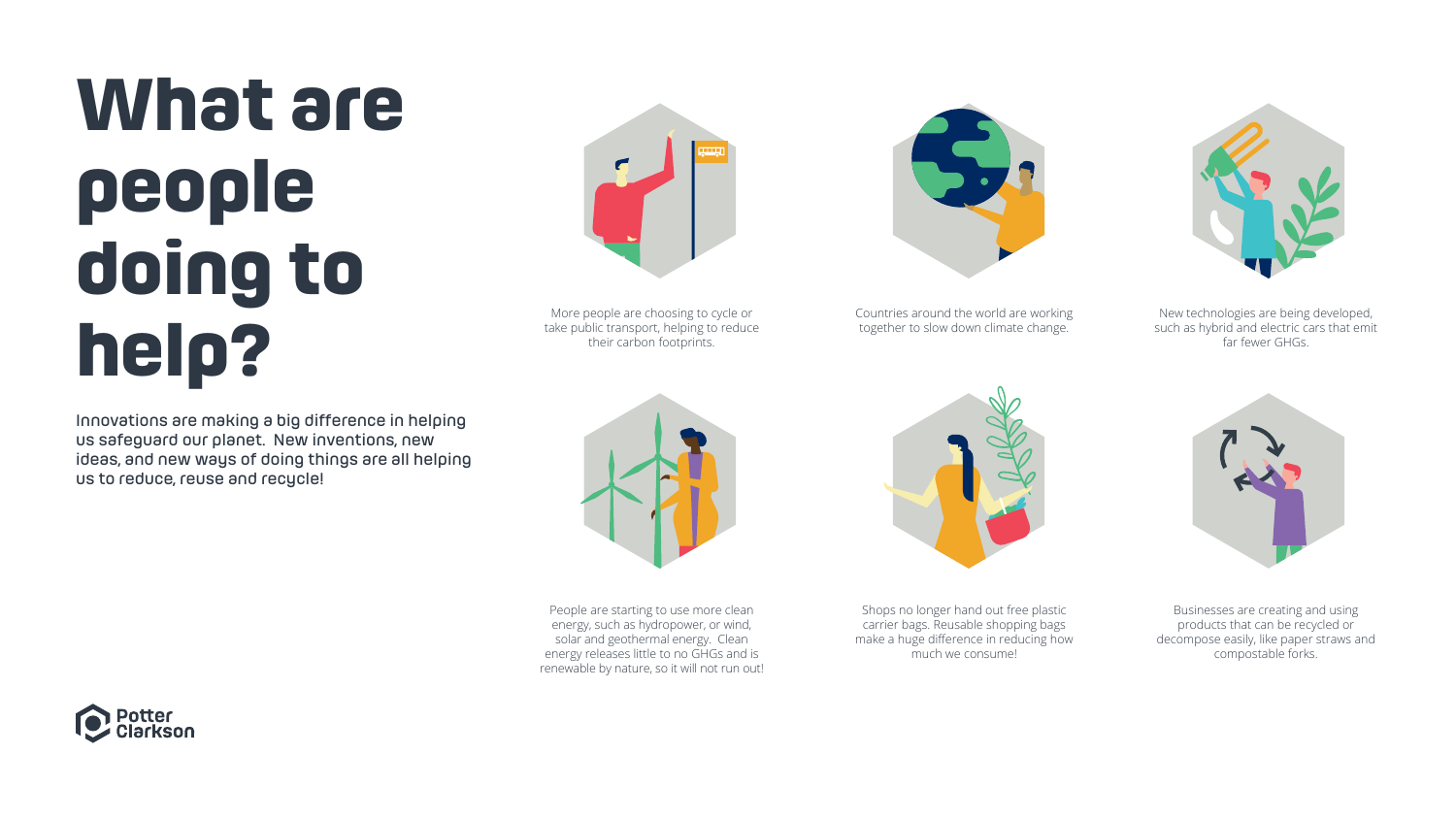## **Want to know what YOU can do?**

Creative and caring people like you are just what we need to build a greener future and improve our world. The great news is, it's super easy to start using less energy or reduce waste, keeping your carbon footprint down. Here are some things you can do right away!

> not using them. switching off lights when you leave a room.

- recycling paper, plastic, glass and aluminium.
- selling or donating old clothing and other items you no longer use.
- taking your own, reusable bag to the shops.
- using a refillable water bottle.

• turning off TVs and other electronics when you're

- 
- air drying your hair and clothes.

Who knows? Changing your own energy habits may also motivate your friends, family and teachers to do the same.



Use less electricity by:

Use less water by:

- showering for a shorter amount of time.
- turning the tap off while you're brushing your teeth.





Reduce waste by: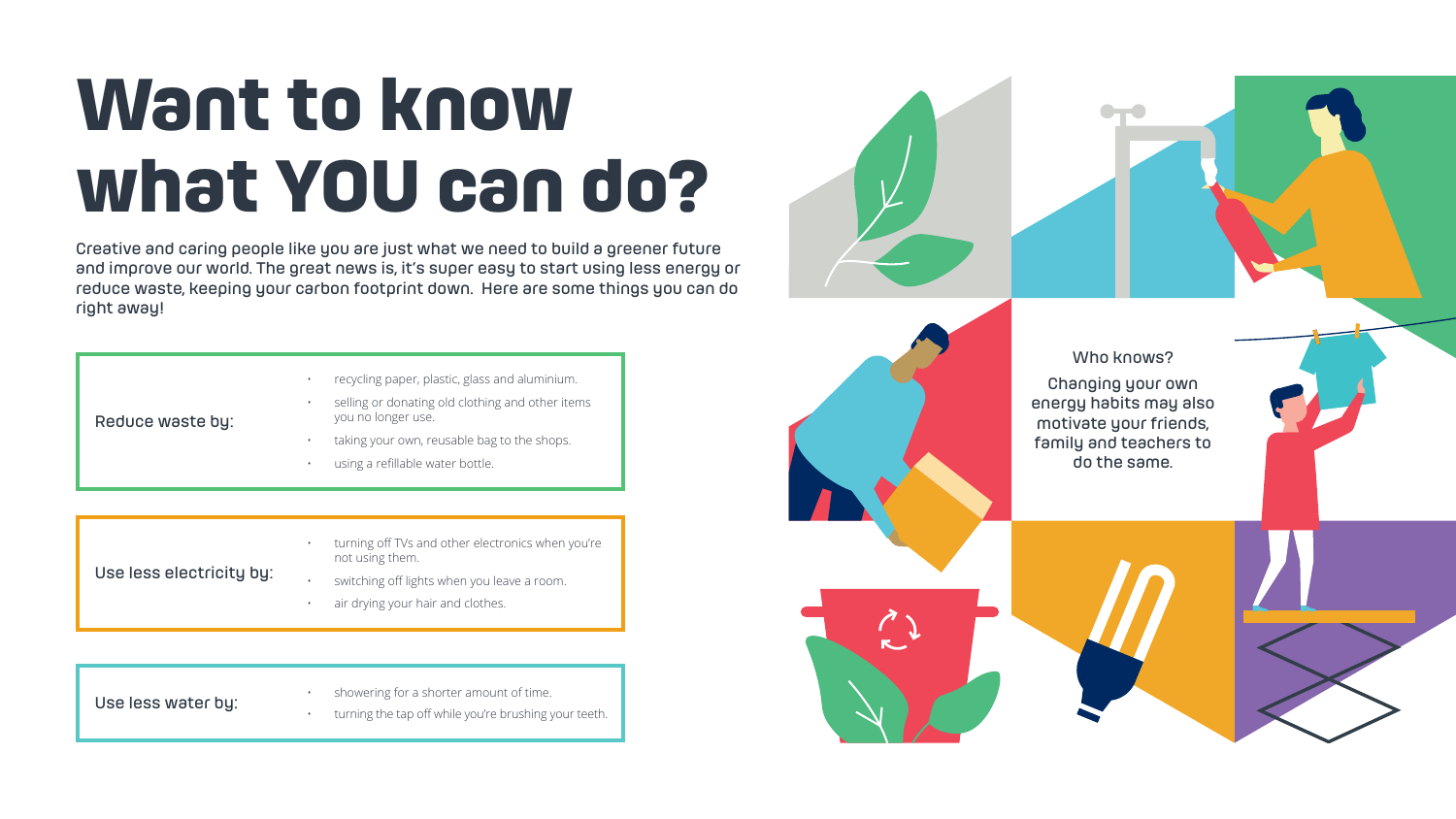## **What's all this got to do with Intellectual Property?**





Well, IP rights exist to make sure that those who create or invent get paid for their work. No one can spend all their time thinking of ideas if they can't earn a living from them! Those who hold the IP rights can charge money if someone wants to use their IP, and nobody else can copy or use it without first asking for their permission. This encourages people to be innovative and creative, and ultimately benefits the lives of everyone on our planet.

Across the world, young people are showing their determination to save the planet! It is their new, climate-friendly ideas and thinking that are urgently needed to tackle the climate crisis and achieve a green future. By reaching out to young people, IP Offices can support them by protecting their innovative ideas, enabling them to turn their dreams into reality.

#### Different types of IP are protected by different rights

**Patents:**

inventions, such as electric cars

**Trademarks:**

brands, such as WWF

#### **Copyright and related rights:**

designs, and creative works such as films, TV programmes, songs and plays about the environment.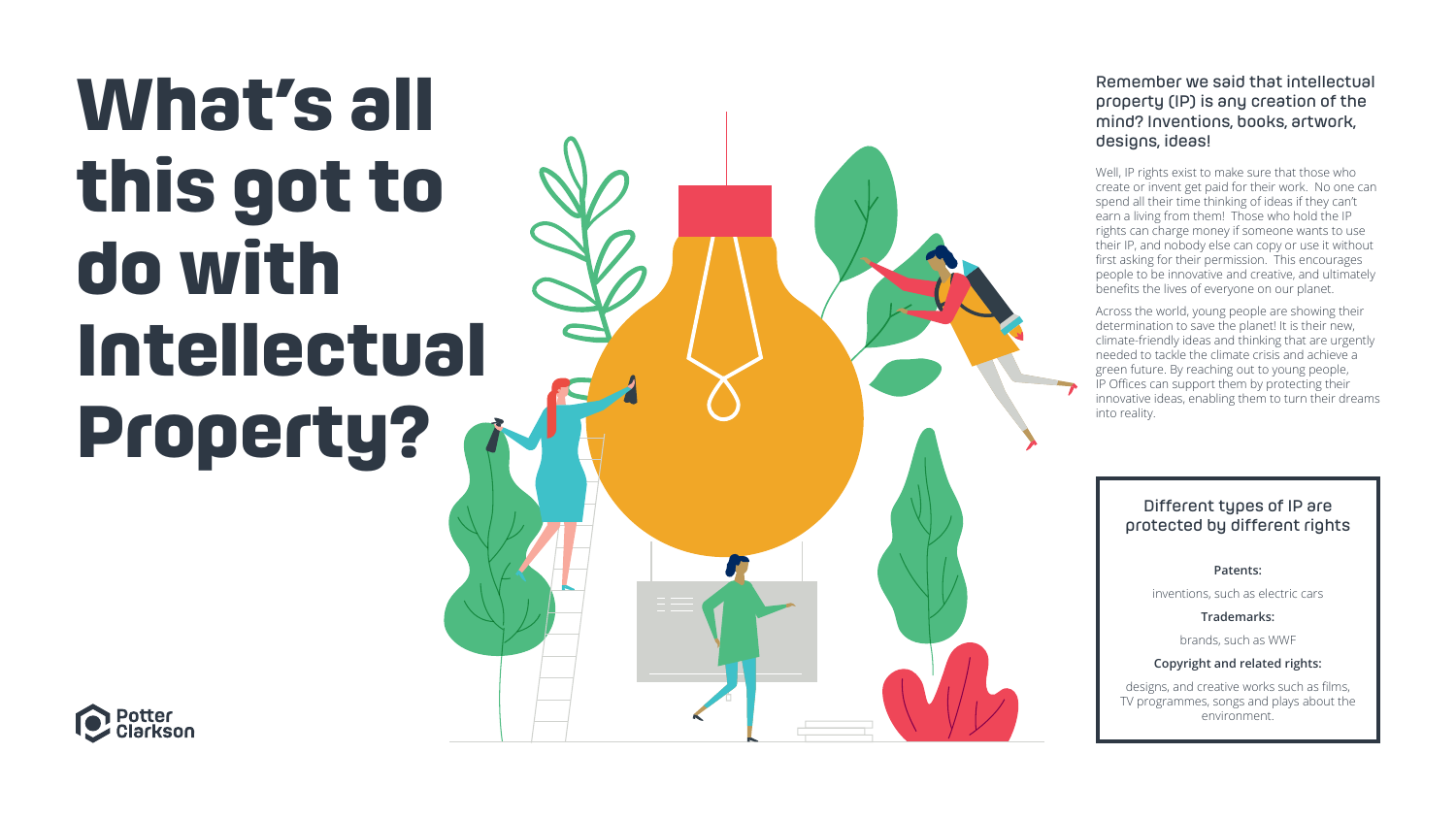Around the world, pioneering young inventors and creators are working to shape a future that is green and from which we will all benefit.

Read on to discover how they spare no effort in their quest to protect our planet...



# **Celebrating Young Innovators**

### Hannah Herbst

Florida-based Hannah was inspired to invent at the age of 14 by her then-nine-year-old pen pal. Living in Ethiopia, her pen pal did not have access to lights, and Hannah was determined to come up with a solution.

Hannah invented a small turbine prototype that converts energy from the movement of the ocean's currents into electricity. Known as BEACON (Bringing Electricity Access to Countries through Ocean Energy), the electricity that is made by the device can be stored in batteries or used to purify water.

The invention won the Discovery Education 3M Young Scientist Challenge in 2015, and in the same year Hannah was named America's Top Young Scientist. Over the next few years, she will be developing her design so that people all around the world can generate clean energy.

### Elif Bilgin

Elif grew up in the city of Istanbul where, as a teenager, she started to take more and more notice of the world around her. She became very concerned about climate change and pollution and began to research what could be done in order to live in a cleaner environment. **Bioplastics** were what caught her eye – a cheaper and eco-friendlier plastic made out of organic materials. She had a brilliant idea — why not use bananas as a potential material?

**Bioplastics:** Made from living organisms. Biodegradable, taking 3-6 months to fully break down.



Finding a method to do this wasn't easy though! Elif spent a full two years experimenting – and failing – until finally, her incredible patience and determination paid off. She had invented a way to make her own version of bioplastic from banana peels.

Elif won \$50,000 at the Google Science Fair in 2013, the "Scientific American Magazine's Science in Action Award" and the "Voters' Choice Award", all thanks to her dedication to creating a better and cleaner world for us all.

*'I don't think that it is your age that determines the potential you have — it is the unlimited imagination you have that gives you the unlimited potential to create.'2*

Elif Bilgin

*'I see a lot of problems in the world, and I think that engineering provides a platform to fix them. I really want to help people; that's my goal.'3*

Hannah Herbst

3: kwhs.wharton.upenn.edu/2018/01/social-innovator-hannah-herbst-uses-water-power-tackle-energy-poverty

#### **Bioplastics vs petroleum based plastics**

**Petroleum-Based Plastics:** These make up most plastic products. Not bio-degradable and probably take several hundred to a thousand years to break down.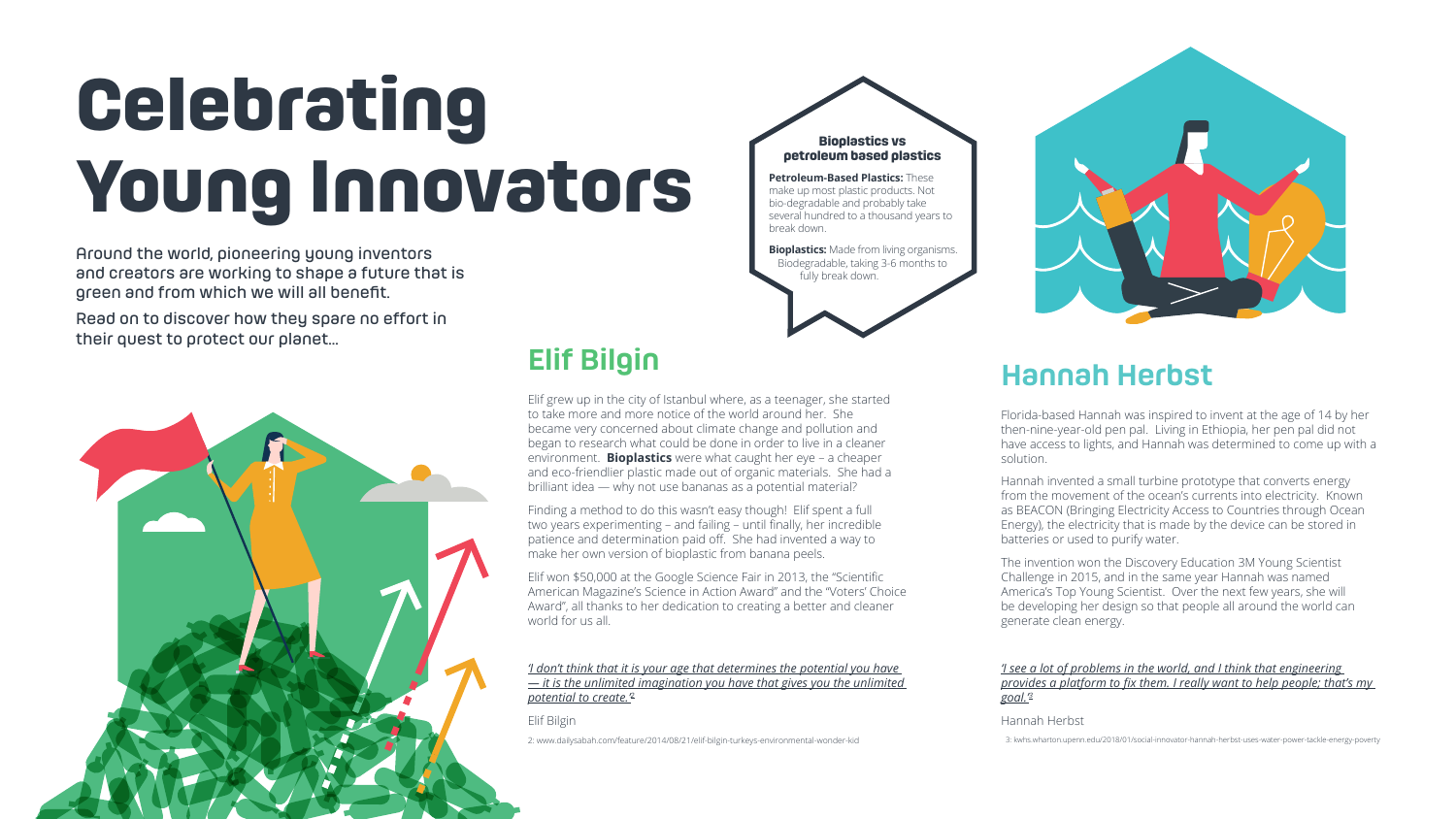### Boyan Slat

In the summer of 2011, at the age of 16, Boyan was diving in Greece and was shocked to see more plastic bags than fish!

#### *'Everyone said to me: 'Oh there's nothing you can do about plastic once it gets into the oceans,' and I wondered whether that was true.' 4*

Boyan had always enjoyed solving puzzles and was determined to crack this one too. It didn't take him long to come up with the idea of using the ocean's currents to gather the plastic together in one place.

At school, a science project gave Boyan the opportunity to develop his idea further. He imagined an arrangement of floating barriers, fixed to the seabed. Thanks to the ocean current, the barriers could catch the floating rubbish, making it much easier to remove for recycling. Because the waves would pass underneath the barriers, fish could safely swim beneath. There would be no gas emissions, and the collected ocean plastic could be recycled to make new products or oil.

He later founded The Ocean Cleanup, a non-profit organization, to develop his proposed technologies and save our seas.

#### *'To me it is not very motivating to solve one percent of a problem. Big problems require big solutions' 5*

Boyan Slat

4: theworldincubator.com/blog/page-11.html

5: www.digitaltrends.com/cool-tech/ocean-cleanup-project-boyan-slat-interview





### Leroy Mwasuru

During the building of a new dorm at Leyroy's school in Western Kenya, tractors disturbed hole-in-the-ground toilets and human waste began leaking into a stream nearby.

#### *"There was uproar from the local community," Leyroy recalls. "It was the only source of fresh water, and nobody wants faeces in their water." 6*

But this wasn't the only problem faced by Leyroy's community. His school was also using firewood in the kitchen, which meant that forests around the school were being cut down, and the cooks' lungs and eyes were suffering damage from the smoke.

So, Leyroy and a group of friends vowed to solve these problems. They began a high school project looking for ways to provide alternative renewable energy to local communities and institutions in Kenya. Around their homework, exams and daily chores, they found time to form a plan – why not use human waste to power the gas stoves? Initial reluctance from the community soon turned to support, as Leyroy's first prototype powered the school's kitchen and solved the problem of the leaking poop!

At the age of 16, Leyroy founded Greenpact, a clean energy start-up working to provide access to clean energy and proper sanitation for more than 6 million Kenyan households.

*'In slums in Kenya where waste is mishandled causing waterborne diseases like Dysentery and Cholera, Greenpact will [help change] the status quo' 7*

Leroy Mwasuru

6: www.nbc-2.com/story/28207399/cooking-with-gas-teenager-brings-poop-power-to-kenyan-school

7: www.huffingtonpost.co.uk/entry/kenya-entrepreneurs-biogas-poo-power\_uk\_57851c77e4b0c7053213a8e2





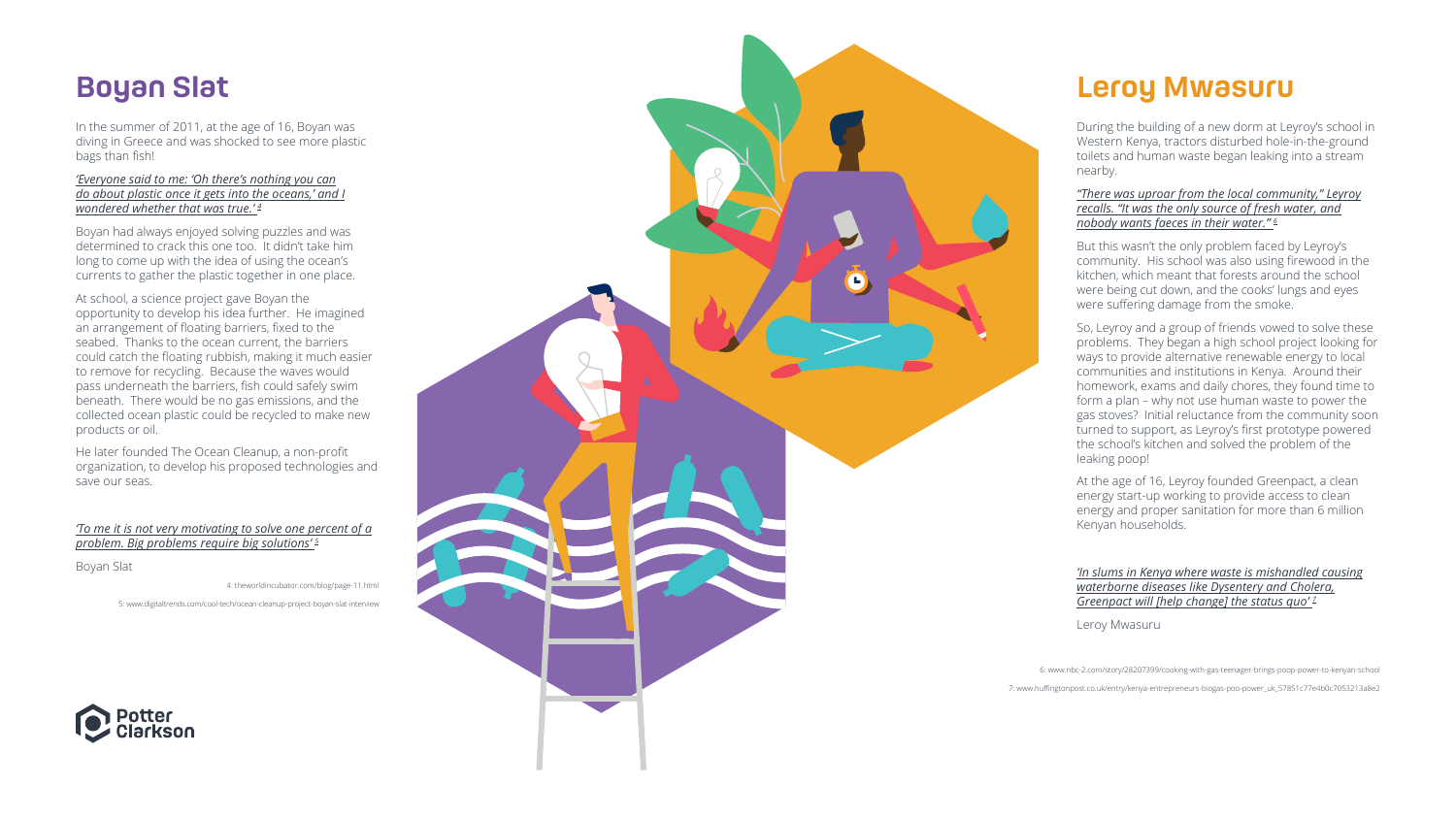Why not? The world's young innovators have clearly demonstrated that there is no need to wait until you are older to make a difference!

### Brainstorm!

One of the best ways to collect ideas for developing an invention is to brianstorm!

- Make a list of everyday inventions that make life easier or better than it was in the past, e.g. remote controls, wireless headphones, portable chargers.
- Think about the environmental problems discussed in this book, what specific problems would you like to solve?
- Brainstorm a list of possible inventions. Write them down and explain what they do.

- What you've invented.
- Who it's for and why it will be used.
- What skills you've learned from this activity.



### Develop!

Select one of the inventions from your brainstorm and develop it! Use the **worksheet** on the next page!

- Draw of picture of your invention and name it.
- Describe your invention. What is it made of and what does it do?
- What problem do you hope to solve with it?
- Who would use your invention?
- How would it make their life better or more convenient?

### Present!

Practice a short presentation in front of your family, making sure you explain:

## **Could YOU be the next young inventor?**

**Post**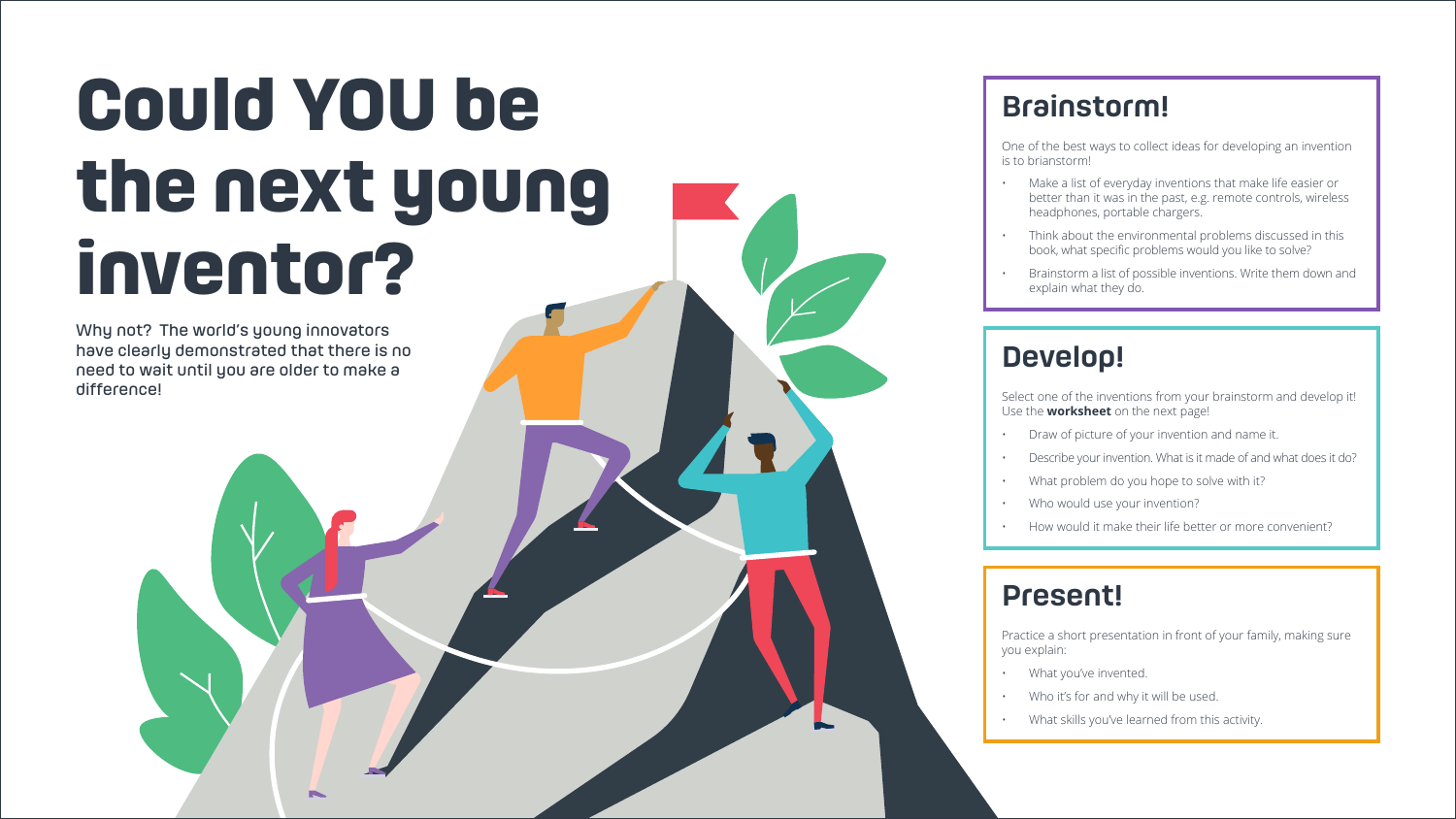

Name:

My invention is called:

What does my invention do? Notally and Most problem does my invention solve?

Who would use my invention?



## **My new invention**